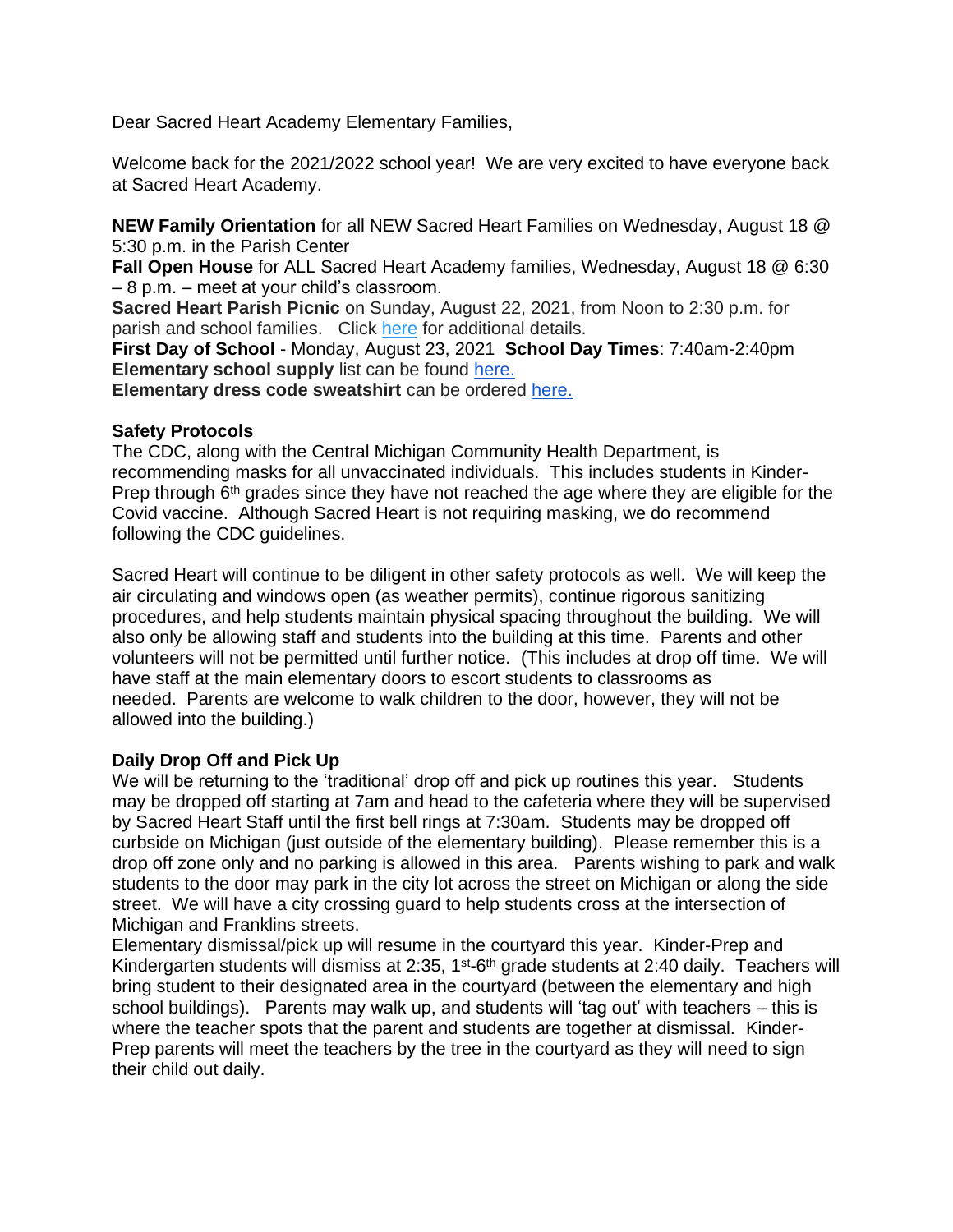Students attending Latchkey after school will be picked up in their classroom by a latchkey staff member (lower elementary) or walk to the cafeteria (upper elementary). If you are interested in latchkey services, please see the information below.

### **Latchkey Information**

Sacred Heart is excited to offer latchkey services after school again this year. Please see and **complete attached registration forms** if you are interested in using latchkey.

Forms should be completed and brought to Open House in order to start the first week of school. Mrs. Binger will again be our Latchkey Director. She will be at Open House to collect forms and make sure your children are ready to participate. (\*If you have used latchkey in the past, you **still need to complete the attached form** to re-register for the upcoming school year.\*)

We will be using a Google Form sign up system for latchkey this year. A link will be emailed to you weekly and included in the weekly elementary newsletter. Please complete the form by the Friday before the week of service. (Each form will be dated.) This will help with preparation and staffing. If something changes after the Friday deadline, you are still welcome to call the office to see if your child can be added. Once you have signed up for a given day you will be charged unless there is an extenuating circumstance or emergency reason you need to cancel.

Link for August 23-27: [Latchkey Sign Up 8/23](https://docs.google.com/forms/d/e/1FAIpQLSeaKDw1qgdCQtnaI-0mXBPLAGsW-WTZsQAEeqm8s5mxQuDrlg/viewform?usp=sf_link)

### **Nut Free Grade Levels**

Due to severe nut allergies Kindergarten and 2<sup>nd</sup> grades will be nut free grade levels. Although students will bring individual (not shared) snacks, the oils and such could pose potential dangers for some of our students. Please be sure that both snacks and lunches are free of nut products. Thank you for your help keeping all our kids safe! **Birthdays** (Student Parent Handbook p.19)

On a child's birthday color day clothing may be worn, unless the birthday falls on a Mass or field trip day, in which case the student should arrange another date for the extra color day. They may bring **an individually pre-packaged treat to share with the class**.

In order to avoid disruption or undo hurt feelings, please make use of the above opportunities to celebrate your child's birthday at school. We ask the following:

1. Arrange for flowers, balloons, and other gifts to be delivered to the house. We will not deliver these items to classrooms. It is disruptive to the learning environment, and we have many birthdays to celebrate.

2. Make use of the Renweb directory to send invitations to parties. **Invitations are NOT to be passed out at school by students or parents.** All other invitations should be delivered/mailed outside of school.

3. As we have students with allergies, it is helpful to email the teacher, so they know there is a treat coming. This helps students with allergies to make sure they also have a treat at school. Please do not bring extra decorations (and no latex balloons).

4. We follow national school lunch rules, so we keep pop and fast food out of the cafeteria and stay with healthier options.

### **Welcome back from the SHA Cafeteria**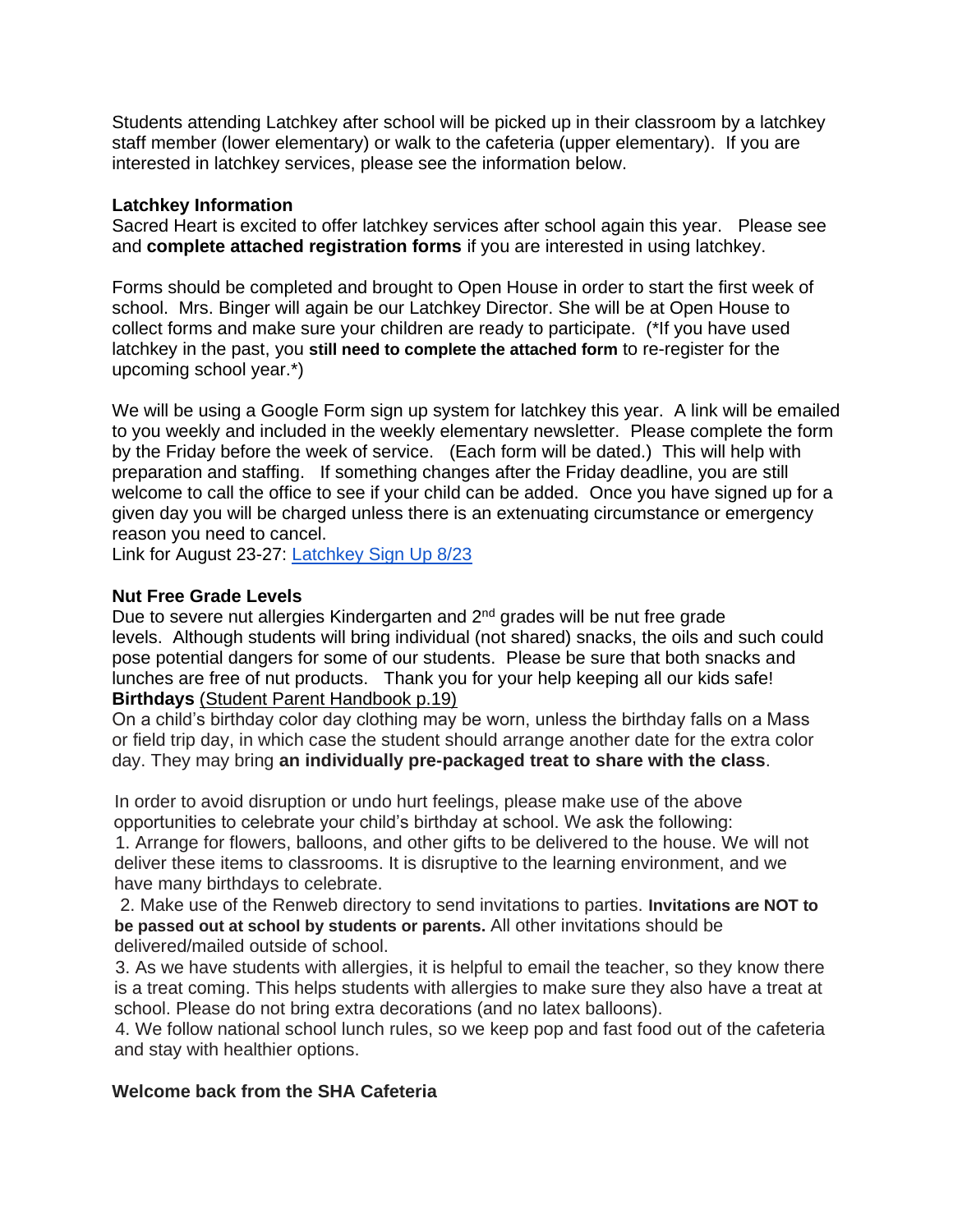We are excited to welcome our students back in the Elementary Cafeteria (KP-6<sup>th</sup>) and Parish Hall (7-12<sup>th</sup>) for the 2021-2022 school year. Below you will find information on SHA lunch pricing, lunch accounts, pre-ordering lunch, lunch menus, Ala carte information and Free/Reduced lunch application information.

| *Lunch pricing             |        |
|----------------------------|--------|
| Student lunch              | \$3.20 |
| Student lunch extra entrée | \$1.75 |
| Staff/Adult meal           | \$4.50 |

\*Student Lunch Accounts ( [www.sendmoneytoschool.com](http://www.sendmoneytoschool.com/) )

\*Any returning SHA student who has a lunch account set up last year will be all set for the upcoming school year. Any funds that were remaining from last school year will transfer over to this new school year. We ask before school begins that you pre-fund your students lunch account and pre-order lunch daily/weekly (daily order cutoff is 8am).

\*Any new students to SHA will need their families to set up new lunch accounts. Families will need all student ID#s, however only 1 account is needed per family. You will receive an email this upcoming week with your students ID#, head to [www.sendmoneytoschool.com](http://www.sendmoneytoschool.com/), and follow the steps for set-up, funding, and pre-ordering lunches.

We ask before school begins that you pre-fund your students lunch account and pre-order daily/weekly (daily order cutoff is 8am). If you have any questions, please reach out to [thaines@sha.net.](mailto:thaines@sha.net)

\*Pre-order for the upcoming week will be available starting on Saturday.

### \*Pre-Ordering Lunches

We ask that all families with students who will be eating lunch with SHA to pre-order your student meal.

The pre-ordering is located at [www.sendmoneytoschool.com](http://www.sendmoneytoschool.com/) . You will see some changes this year in the pre-order food choices, instead of listing the item of the day we will have 4 choices.

1)hot lunch choice (please see menu for the daily lunch choice)

2)turkey and cheese sub

3)peanut butter & jelly sandwich

4)grilled chicken salad

\*Friday Pizza Day, you will be selecting your students type of pizza

#### \*Monthly Lunch Menus

Monthly lunch menus will be sent out with the weekly newsletters, also there will be menus posted on SHA.net with the updated monthly Lunch Menu.

### \*Ala Carte Sales (SMART SNACK APPROVED)

**Students in grades 3rd -12th** will have the opportunity to purchase Ala Carte items during lunch period.

**Students in grades 1st & 2nd** will have the opportunity to purchase Ala Carte items during lunch period on **Friday only**.